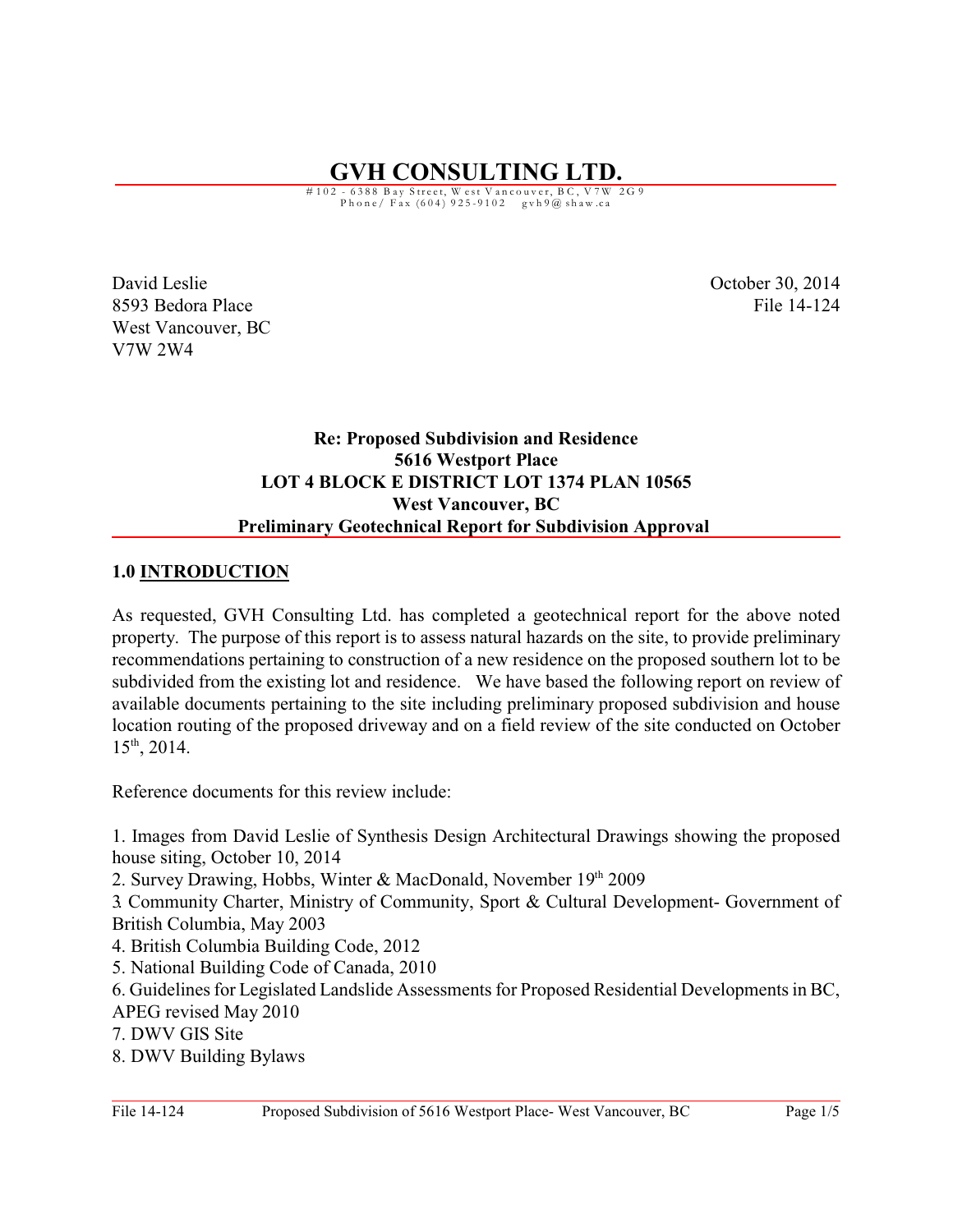This report presents our interpretation of geotechnical characteristics and natural hazards that may affect the proposed development and contains general recommendations for construction of the new residence. Post development landslide risk (rock fall) is based on procedures outlined in reference #6 above and on the assumption that mitigation of the risk will be accomplished in accordance to general recommendations contained in this report. It is concluded that the site is safe for the intended usage regarding natural hazards provided the recommendations contained herein are followed. Find attached "Appendix D: Landslide Assessment Assurance Statement"

### **2.0 SITE AND SUBSURFACE DESCRIPTION**

The property adjoins Westport Place to the north, Westport Road to the south and private property to the east and west. Competent granitic bedrock outcrops over most of the site with some ground cover consisting of loose talus or jointed rock and debris at the south side of the property and proposed new building site. Shear cliffs bound the north side of the southern proposed lot just north of the new building site with an elevation difference of about 25 feet. The cliffs are close to the proposed new property of the subdivision for the lot. The south side of the new lot slopes at roughly 5 H : 3V down to Westport Road and is comprised of granitic talus over bedrock. The thickness of the talus is estimated at 3 to 5 feet. The proposed access for the lot is from Westport Road to south.

# **3.0 NATURAL HAZARD (ROCKFALL) ASSESSMENT**

The natural hazards listed as per references #3 and #6 pertaining to this property with a probability of occurrence greater than 1 : 2475 years (ie 2% over 50 years) includes rock falls that fall under the APEG Guidelines for Legislated Landslide Assessments for Proposed Residential Developments in BC Revised May 2010 and adopted into the BCBC in 2010.

Rock fall considerations affect the area north of the proposed residence where shear cliffs up to about 25 feet high are found. Future rock cuts for the building foundation wall would be retained by the structure of the house. The rock cliffs were reviewed on site and it is concluded that any rock fall hazard can be mitigated by scaling or rock bolting in discrete areas thus removing the potential hazard to the proposed building site rendering the site safe for the intended usage as pertaining to natural hazards as described in reference #3.

# **4.0 RECOMMENDATIONS For DEVELOPMENT**

It is recommended that foundations for the residence comprise conventional strip and pad foundations with structural fill supporting slab-on-grade. Structural fill can be used to raise the grades to the design grade using compacted shotrock fill (150 mm minus angular broken rock) or the foundation walls can bear directly onto bedrock.

Subgrade preparation should include removal of all vegetation, organic soils and soft disturbed soils down to the underlying bedrock. Footings placed on bedrock sloping steeper than 1V : 2H should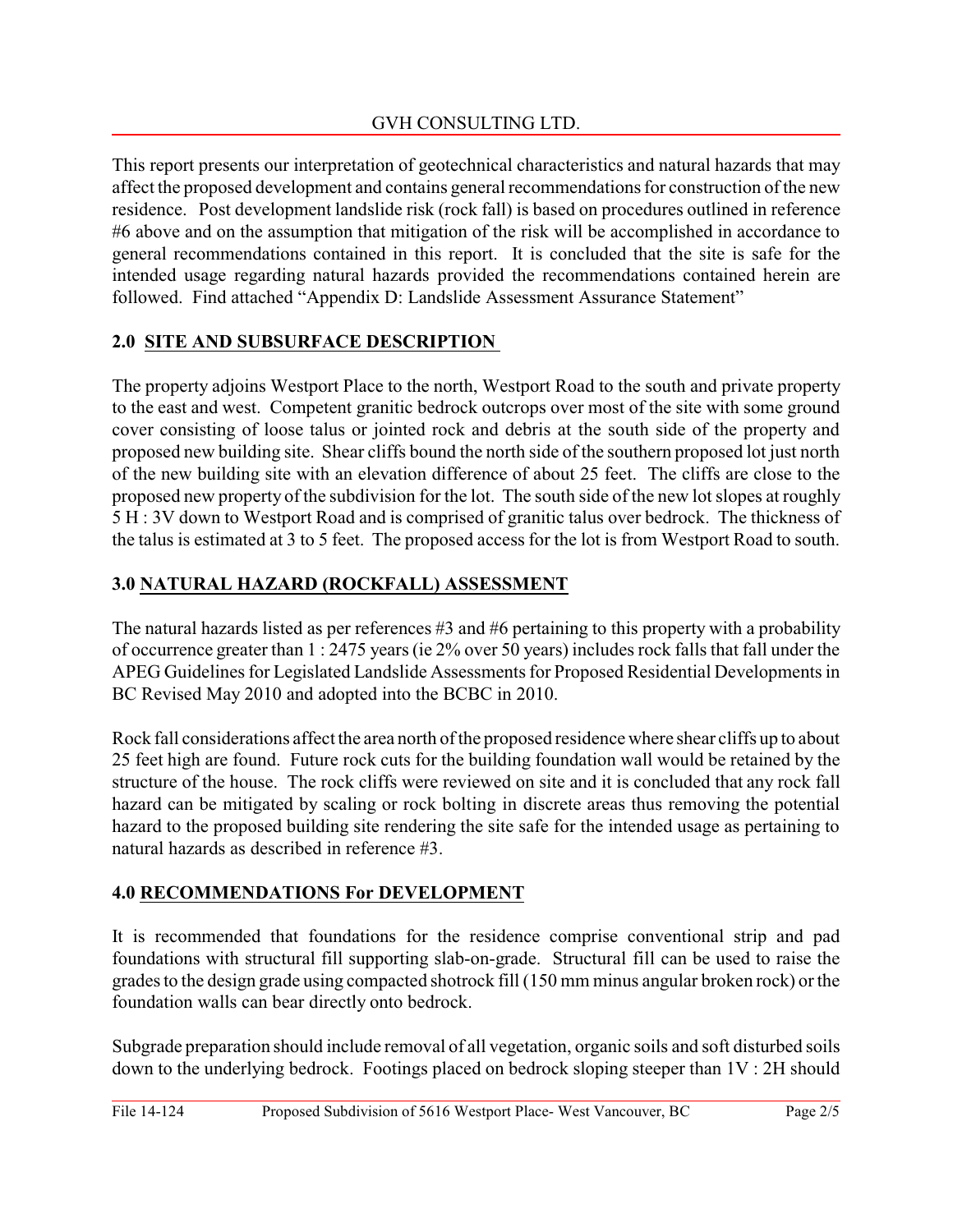be dowelled into the bedrock with 15M dowels placed every 400 mm imbedded into the rock a minimum of 300 mm. The prepared footing areas should be reviewed and approved by the engineer prior to pouring or placing dowels.

The following values can be used for design of footings:

| Foundation                | <b>Factored Ultimate Bearing</b> | Allowable Bearing |
|---------------------------|----------------------------------|-------------------|
| Soil                      | Capacity                         | Pressure          |
| <b>Bedrock</b>            | $2000$ kPa                       | 1000 kPa          |
| compacted structural fill | 400 kPa                          | 200 kPa           |

The above design bearing pressures assume the following:

- Footings have a minimum dimension of 400mm- foundation walls can be pinned directly to bedrock without a footing.
- Footings are founded at least 450 mm below the final finished exterior grades except where foundation walls are pinned or placed directly on bedrock (non frost susceptible)
- Site preparation is completed as indicated above and load-bearing surfaces are inspected and approved by the Geotechnical Engineer.
- For seismic design the site can be considered as Site Class B as defined in the current BCBC
- Foundations should be pinned onto sloping bedrock using minimum 15M dowels at 400 mm o/c grouted 300 mm into the underlying bedrock for strip footings or foundation walls and a minimum of 4 15M dowels for square pad footings.

Slab-on-grade can be supported on suitable prepared subgrades. The subgrade should be prepared bystripping all loosened, softened or otherwise unsuitable material. We recommend that a minimum 100 mm layer of clear crushed gravel or compacted shotrock fill should be placed beneath the crawl space skim coat or slab-on-grade in order to provide a drainage layer for potential seepage zones. The gravel drainage layer should have outlets via weep holes at the low sides of the foundation walls. A layer of 6mil poly vapour barrier should be placed over the clear crushed gravel to protect it from concrete contamination and to limit dampness of the skim coat.

Foundation walls and retaining walls can be designed assuming a minimum lateral load of an equivalent fluid pressure of 5 kPa x H where H is the depth below grade in metres for static load. For seismic load a reversed triangular loading of 4 kPa x H where H is the height above the bottom of the wall can be used. A uniform load 2 kPa should be additional to the above to account for surcharge loading. In giving the above loading it is assumed that the perimeter fill is comprised of freely draining backfill. Perimeter drains are required for foundation walls that retain fill with finished grades above that of the adjacent floor slab. The drain should consist of 100 mm diameter perforated PVC pipe surrounded with clear gravel with a suitable gravity outlet. Perimeter drains are not required in areas where the slab-on-grade is above the adjacent grades.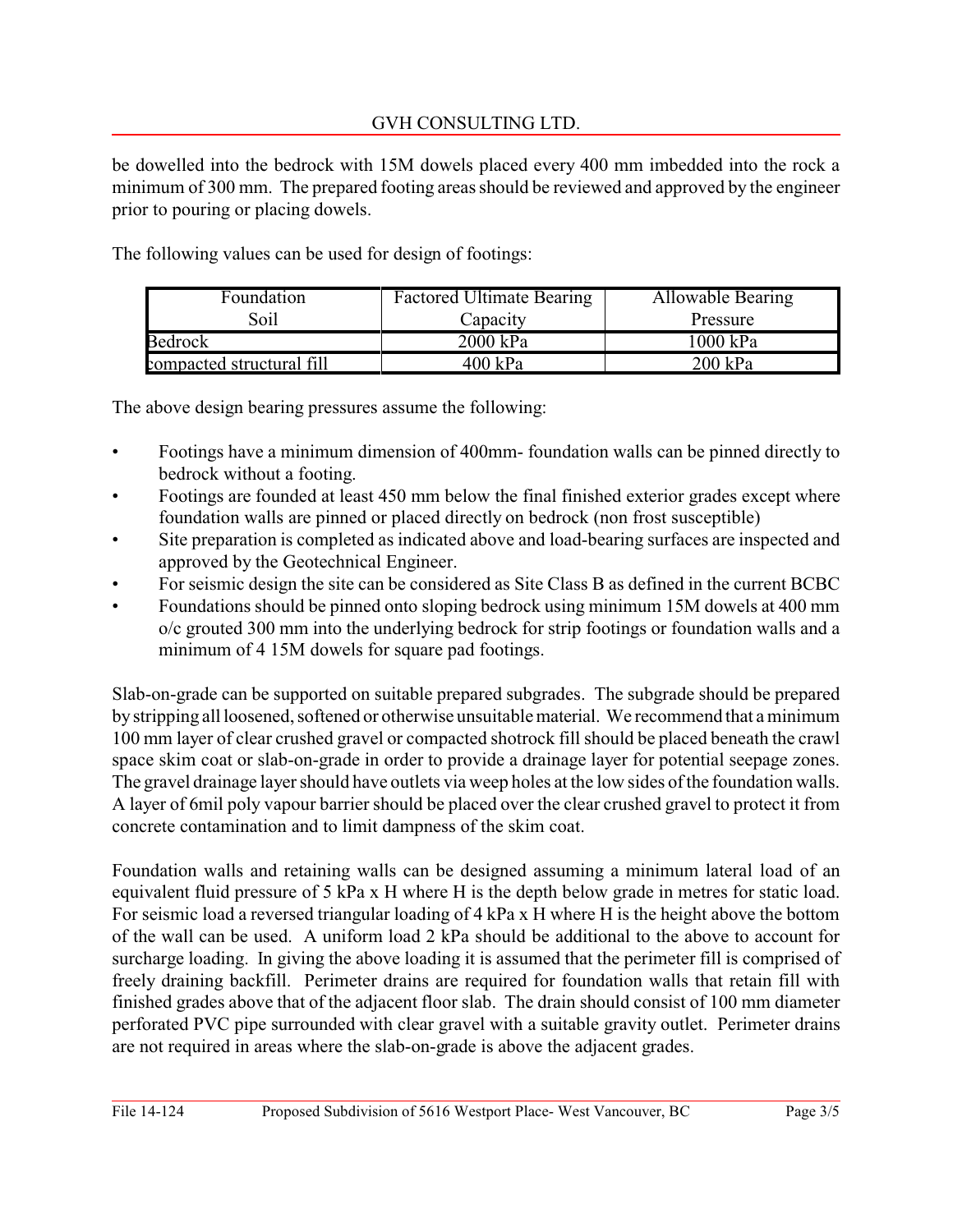### GVH CONSULTING LTD.

Backfill for for support of exterior sidewalks, driveway, patios, etc. should consist of well-graded granular material (75 mm minus) with less than 5% passing the US Standard No. 200 (0.075mm) sieve by dry weight. The backfill should be placed in thin lifts (200 mm) and compacted to a minimum 90% Modified Proctor Maximum Dry Density. The placement of structural fill should be monitored by a representative from GVH Consulting Ltd. to confirm that the placed fill is suitable for the intended purpose.

All backfill should be placed in a manner that avoids damaging the foundation wall, drainage tile, and damp-proofing or waterproofing on the wall. Finished grades should slope away from the building to promote flow of surface water runoff away from the building. A 200 mm layer of 20 mm minus crushed sand and gravel (road base) should be placed immediately beneath pavements and sidewalks.

### **5.0 CLOSURE**

GVH Consulting Ltd. has completed this preliminary report for the exclusive use of our client and designated consultant or agents specifically for the proposed residence and subdivision planned. Any other usage of the report is not authorized by GVH. We trust that this report meets your present requirements. Please call if you have any questions or require further assistance.

For: GVH Consulting Ltd.

Greg Ven Huizen, M.Eng., P.Eng. Geotechnical Engineer